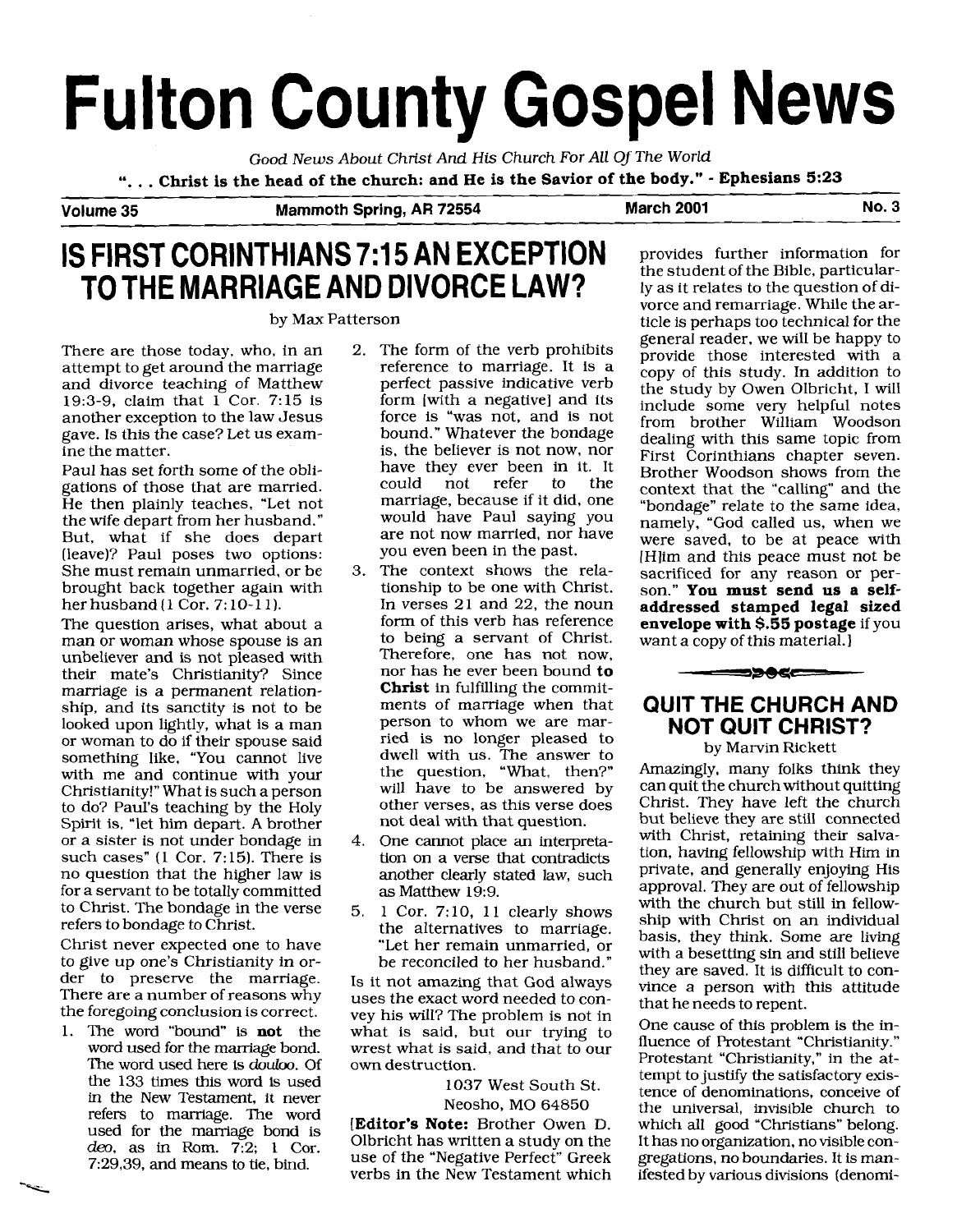#### **FULTON COllNTY GOSPEL NEWS**  USPS Publication **#211780**

... is a Periodical publication issued monthly by the Church of Christ at Third and Bethel (P.O. Box 251). Mammoth Spring, AR 72554-0251.<br>**POSTMASTER: Please mail all POSTMASTER: Please mail all changes of address to the above address.** 

**FCGN** is mailed free of charge to any who care to receive it. We will be happy to add any names to the regular mailing list. If you send in a name we must have a complete address. including number and street name, or R.R. or HCR number, plus box number, or a P.O. Box number and the **NINE DIGIT ZIP CODE.** This paper is supported by voluntary contributions for which we are grateful. Financial information will be furnished upon request. **Mail all address corrections or manuscripts to:** 

#### <sup>1</sup>**FULTON COUNTY GOSPEL NEWS**  P.O. Box 251

Mammoth **Spring, AR** 72554

| TED J. CLARKE  EDITOR          |  |  |
|--------------------------------|--|--|
|                                |  |  |
|                                |  |  |
|                                |  |  |
| Website                        |  |  |
| www.fultoncountygospelnews.org |  |  |
| Joseph Chase - Webmaster       |  |  |
| E-mail: chasejoseph@yahoo.com  |  |  |
|                                |  |  |

nations) which do have organization, are visible, and to which individuals belong. Every "Christian" is a member of the church universal, and may join one of the many denominations to express his religion and perhaps serve God better. Or he may choose not to join any denomination and still be a faithful Christian in the great universal, invisible church. He doesn't have to go to church, associate with a group of people, worship with other people, yet he is still a "saved Christian." Thus the expression, "I think you can be a good Christian and not belong to any church (denomination)."  $\overline{A}$  good many of our brethren have this concept of the church. They view the "Church of Christ" as just another denomination to which church membership is optional. Therefore, they think they can quit the "Church of Christ denomination" and still belong to Christ because they remain members of the mysterious, invisible, universal church.

The above system of theology, though widely held, is thoroughly<br>erroneous and completely completely anti-scriptural. The Bible teaches that Jesus Christ is the head of the body, which is the church: "And he is the head of the body, the church" (Colossians 1: 18). "And hath put all things under his feet, and gave him to be the head over all things to the church, which is his body" (Ephesians 1 :22). There is one and only one body (Ephesians 4:4). The one body, which is the church, is visible in local congregations. It exists only in local congregations. It does not exist in denominations because denominations have no authority from the Lord to even exist. The Lord never approved of a denomination, nor does He place His church in denominations. He manifests His church in local<br>congregations which are all congregations identical in faith and practice. His body is the church of Christ, its congregations are churches of Christ (Romans 16: 16). Everyone who is a member of the church will be a part of a local congregation of the church. There is no such thing as one remaining a "member at large," outside of any local congregation.

Can one quit the church and not, at the same time, be quitting Christ? The church is the body of Christ. To have life, the body must be<br>connected to the head. An to the head. An individual member must remain connected to the body to receive life from the head. The body is where life is. Salvation is in the body. "Christ is the head of the church: and he is the savior of the body" (Ephesians 5:23). To dissociate oneself from the body is to be severed from the body. To be severed from the body is to be severed from Christ, the head (Galatians 5:4, ASV). To quit the local church is to quit the universal church because that's the only way the universal church functions. To leave the church is to leave the only place where salvation is. To quit the church is more than just leaving a group of fallible, imperfect human beings. It is quitting the body of Christ, and one cannot quit Christ's body without also quitting Christ. So when you quit the church, you quit Christ. That sounds a whole lot more serious, doesn't it?

> P.O. Box 159 Bay, **AR** 724 1 1

## **THE** CHRISTIAN **LIFE**  BIBLE LESSON NUMBER TEN

by Richard England, Sr.

The word Christian signifies an adherent of Jesus Christ and His teaching. It appears only three times in the New Testament.

**Acts 11:26** ..... *And the disciples were called Christians first in Antioch.* "

**Acts 26:28** - *"Then Agrippa said*  **unto Paul,** *Almost thou persuadest me to be a Christian.* "

**1 Peter 4:15-16** -"... **if** *any man suffer as a Christian, let him not be ashamed; but let him glorify God on this behalf.*'

Notice particularly in **Acts 11:26**  that the term is used to designate a disciple, one who is a learner and follower. Also, in the same text, notice the word *"called."* The Greek word translated here is found only one other time in the New Testament, where Paul by inspiration says a woman who has a husband and is married to another man "shall be **called** an adulteress" (Ro**mans** 7:3). The word literally means "to declare by an oracle." It is of God that the woman described is declared an adulteress, certainly not by man because men, for the most part, do not care what she does. Understanding what "called" means, lets us see that it is not just in derision by men that the disciples were "called" Christians. Regardless of how people thought the word first came to be used to refer to these people, God's hand was in the matter of calling his people by a new name.

#### **Isaiah 62:2** - *"And the Gentiles shall see thy righteousness, and all kings thy glory: and thou shalt be called by a new name, which the mouth of the LORD shall name."*

Christians are disciples of Christ, baptized believers who are walking in the light of the gospel. The apostles were told to "teach all nations" (KJV) or to "make disciples of all nations, baptizing them .." (ASV] **(Matthew 28: 18-20).** Living in a nation that is not dominated by heathenistic idolatry does not make one a Christian. Consenting to the truthfulness of the gospel does not by itself make one a Christian.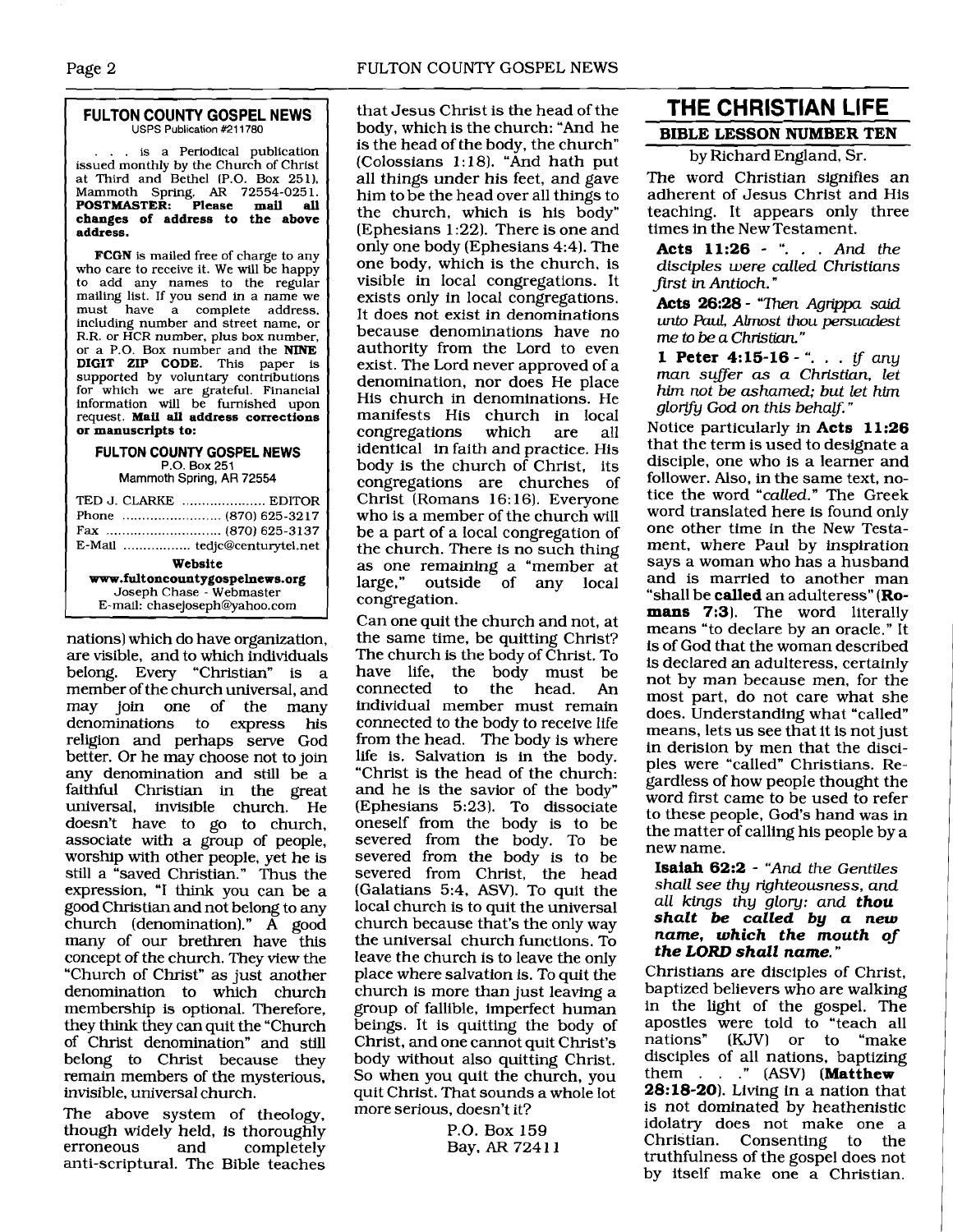Christianity is a way of life, not simply an attitude of heart.

A new convert to Christ, one who has experienced the new birth  $(John 3:3.5)$ , is a "babe" in Christ. As such, his first (and continuing) obligation is to grow.

1 Peter 2:20 - "As newborn babes, desire the sincere milk of the word, that ye may grow thereby. "

Proper growth will include gaining more knowledge of God, Jesus Christ and the promised life to come. Such knowledge also helps detect, identify, and defeat false teachers. It provides the necessary<br>guidance for this life and guidance for this assurance of eternal life. Read 2 Peter: 3 and notice especially the last verse of the chapter.

2 Peter 3:18 - "But grow in grace, and in the knowledge of our Lord **and** Savior Jesus Christ. "

Growth requires a suitable<br>environment (1 **Corinthians** environment (1 15:33), proper nourishment (1 Peter 2:2; Hebrews 5:12-14), freedom from the disease of sin (1 Peter 2:1), exercise (1 Timothy 4:71, and time (Hebrews 5:12-14).

The Christian life is a daily activity. It is how we worship, work, play, and conduct ourselves at home or away. The principles governing the Christian are taught throughout the New Testament. They include love, joy, peace, long suffering, gentleness, goodness, faith, meekness, temperance, righteousness, godliness, patience, kindness, tender heartedness, and a forgiving spirit (Galatians 5:22,23; Ephesians 4: 17-32; 1 Timothy 6: 11 ; **<sup>2</sup>** Timothy 2:22]. Christians will avoid lying, adultery, stealing, evil speaking, pride, haughtiness, laziness, bitterness, envy, jealousy, whispering, back biting, malice, and all other evils of such nature.

Many people in our culture and society already know most of the things that are good and bad. Granted, there is a limit to the knowledge any one of us has. But, what a wonderful world this would be if all people lived exactly by the good things they already know!

Christian living is first becoming a Christian, then worshiping God as directed in the New Testament and living daily so that people around us can see Christ in us.

Galatians  $2:20 - 4$  am crucified with Christ: nevertheless I live: yet not I, but Christ liveth in me: and the life which  $I$  now live in the flesh I live by the faith of the Son of God, who loved me, and gave himself for me."

#### Questions

- 1. What does "Christian" mean?
- 2. What name did the early disciples wear?
- 3. How does one become a disciple, a Christian?
- 4. Does Christianity include more than attending a worship service?
- 5. Name some of the principles that govern the life of a Christian.
- 6. Name some of the things a Christian will avoid.
- 7. Thought question: If the early disciples Christians, why do so many people call themselves by so many different religious names not in the Bible?

439 Barham Avenue Henderson, TN 37340

## **THE NECESSITY OF THE CROSS**

<u>==>>0<===</u>

by Israel Crocker

The focal point of the Christian's life should be the cross on which Jesus died. It seems that some refuse to recognize its importance.<br>If they were to realize its they were to realize its essentiality, then possibly a rekindling of zeal from the church would take place. Dedication to Jesus and His church can be accomplished if we realize the necessity of the cross.

Jesus had to shed His blood in order for there to be remission of sins. This principle was foreshadowed in the law of Moses and was fulfilled in Christ:

"And almost all things are by the law purged with blood; and without shedding of blood is no remission. It was therefore necessary that the patterns of things in the heavens should be purified with these; but the heavenly things themselves

with better sacrifices than these. For Christ is not entered into the holy places made with hands, which are the figures of the true; but into heaven itself, now to appear in the presence of God for us" (Heb. 9:22-24).

Because of the cross, Christ shed His blood for the remission of our sins (Matt. 26:28), and was able to pass into the heavens on our behalf as mediator (cf. 1 Tim. 2:5).

The cross was necessary because of our sin. It seems some brethren reach the point that sin is not an important issue anymore. They are ready to battle denominationalism, and should be, but to ponder the penalty for our sins seems to be considered less controversial. It is the opinion of this author that the price of redemption is the most controversial issue among us today. Where redemption is found and how one accesses the redemptive blood of Christ are controversial subjects, the truth of which will determine where one will spend eternity. All of the controversial subjects of faith hinge upon whether the cross was necessary. If the cross was not necessary, then why contend with others over the one church?

There are serious consequences if<br>one does not consider the one does not consider importance of the cross. If a person leaves the faith, the cross of Christ is of no benefit to him. If a person does not believe in the one church which Christ built (Matt. 16:18), the cross has no part in that person's life. If we are selfishly seeking to be entertained in worship or expecting the congregation to provide vacations for our children, what significance does the cross on which Jesus died carry for us? Does it really matter to that person that Jesus died in the flrst place? One should wonder.

All of Christianity centers on the cross, because it was where Christ was nailed for us. As we worship, our minds should lead to the cross; the Lord's Supper should mean everything to us when we draw our minds to Jesus' death. Our singing will bring about a sweet savor to God when we sing of His Son's victory on the cross of Calvary. Our giving should be